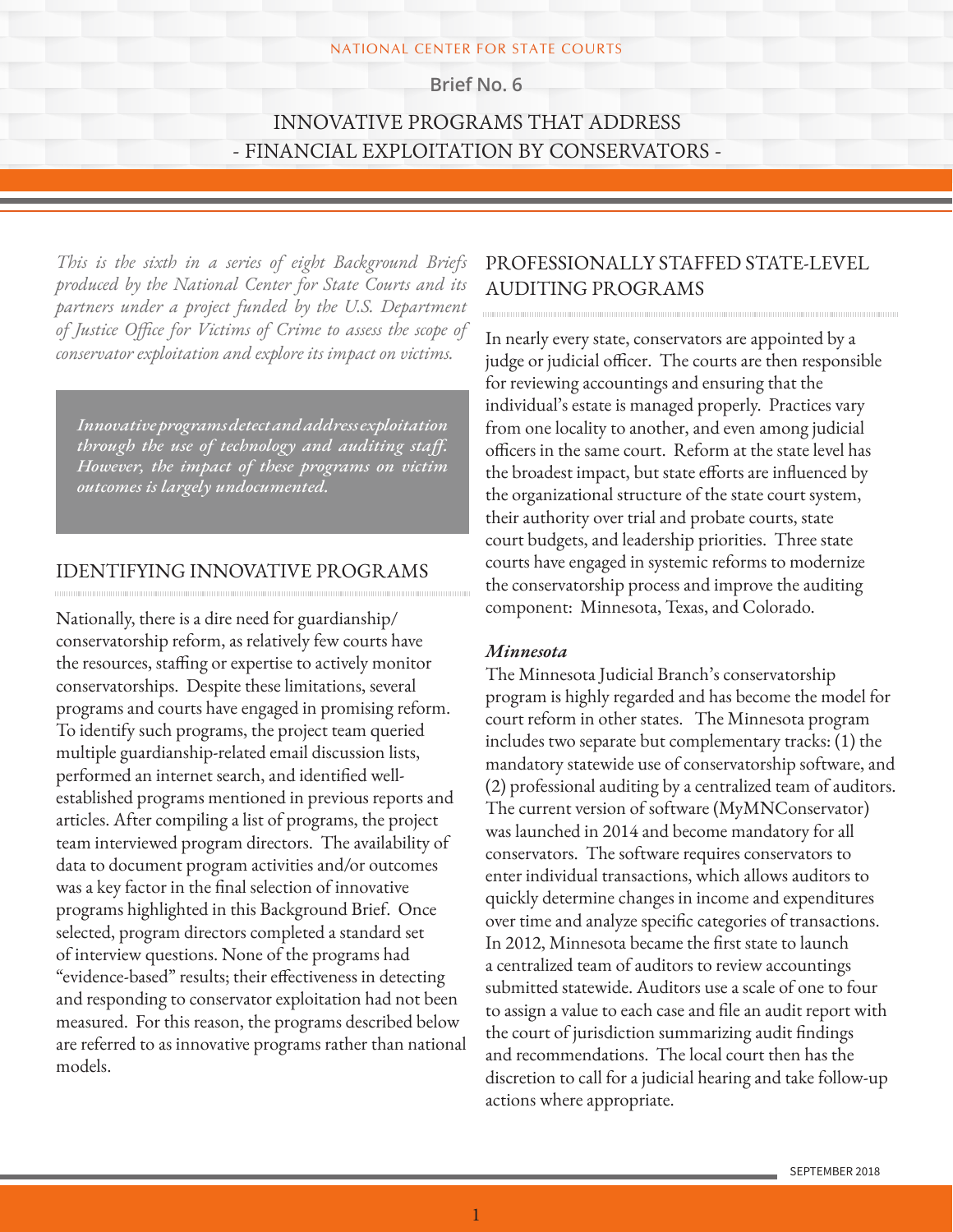Minnesota is one of the few states that can document the amount of assets under conservatorship—over \$900 million in 2015. The audit team found that almost 14 percent of the accountings audited have "concerns of loss" findings, which include things such as inappropriate loans or expenditures or comingling of funds.

### *Texas*

Whereas Minnesota is a centralized court structure with a single case management system for all trial courts, Texas has a decentralized structure in which each judge acts as his/her own court operating independent of other courts. There are at least 14 different case management systems that operate throughout the state. Additionally, much of rural Texas relies on constitutional judges, who may or may not be law trained, to appoint and oversee conservators. In this context, the Texas Office of Court Administration (OCA), with significant legislative support, created a Guardianship Compliance Pilot Project. Guardianships include guardianships of the estate—conservatorships.

As of December 2016, the Compliance Specialists had gone from court to court in 11 counties to review paper files, starting with the oldest files. The Specialists identified cases that should be closed (due to emancipation, death, temporary status of conservatorship, transfer to another jurisdiction) and documented a variety of elements, such as whether background checks were carried out and accountings submitted on time. On average, they discovered that 48% of the cases reviewed in eight counties were non-compliant—missing and late accountings. The Compliance Specialists are working with each court to send out letters to conservators requesting the necessary information.

Additionally, the OCA is developing software, similar to Minnesota's approach, that will require conservators and guardians to submit annual reports and accountings through a state guardianship reporting protocol.

### *Colorado*

Colorado has a small program at the State Court Administrator's Office consisting of two Protective Proceedings Auditors (PPAs). At the judicial district level, designated staff are responsible for monitoring

conservatorship filings to ensure that reports are timely and contain sufficient information. The district court staff and judicial officers can refer a case to the PPA team for audit, and the PPA team can work with courts to periodically select cases at random for audit. The number of cases audited remains limited by staff—between April 2013 and December 2016, the PPA program completed audits of approximately 100 conservatorship cases with a combined estate value of over \$90 million. Colorado is also considering a statewide software system to improve the submission of accountings.

Each of the programs noted above has made great strides in modernizing the system and improving the ability to detect financial exploitation on a statewide basis. However, a gap remains between audit findings and court responses. This gap is addressed in greater detail in another study component in which Minnesota "concern of loss" audits were tracked for court actions (see Exploitation in Minnesota Brief). These state-level programs have definitively improved the ability of the court to detect exploitation on a statewide basis. Their impact on case outcomes that prioritize justice and the restoration of assets is not yet known.

*These state-level programs have improved the ability of the court to detect exploitation on a statewide basis.* 

# LOCAL JUDICIAL AND COURT CLERK MONITORING EFFORTS

Locally, court clerks and judges can champion reform and create meaningful levels of oversight. Two examples model the impact of strong leadership and a commitment to protect assets. In Richland County, South Carolina, the probate court judge has developed practices that individualize the level of monitoring. In Palm Beach County, Florida, the Clerk of Court has a specialized Audit and Investigation Program.

# *Richland County Probate Court, South Carolina*

Judicial leadership and a passion for guardianship/ conservatorship cases can lead to practices that prevent,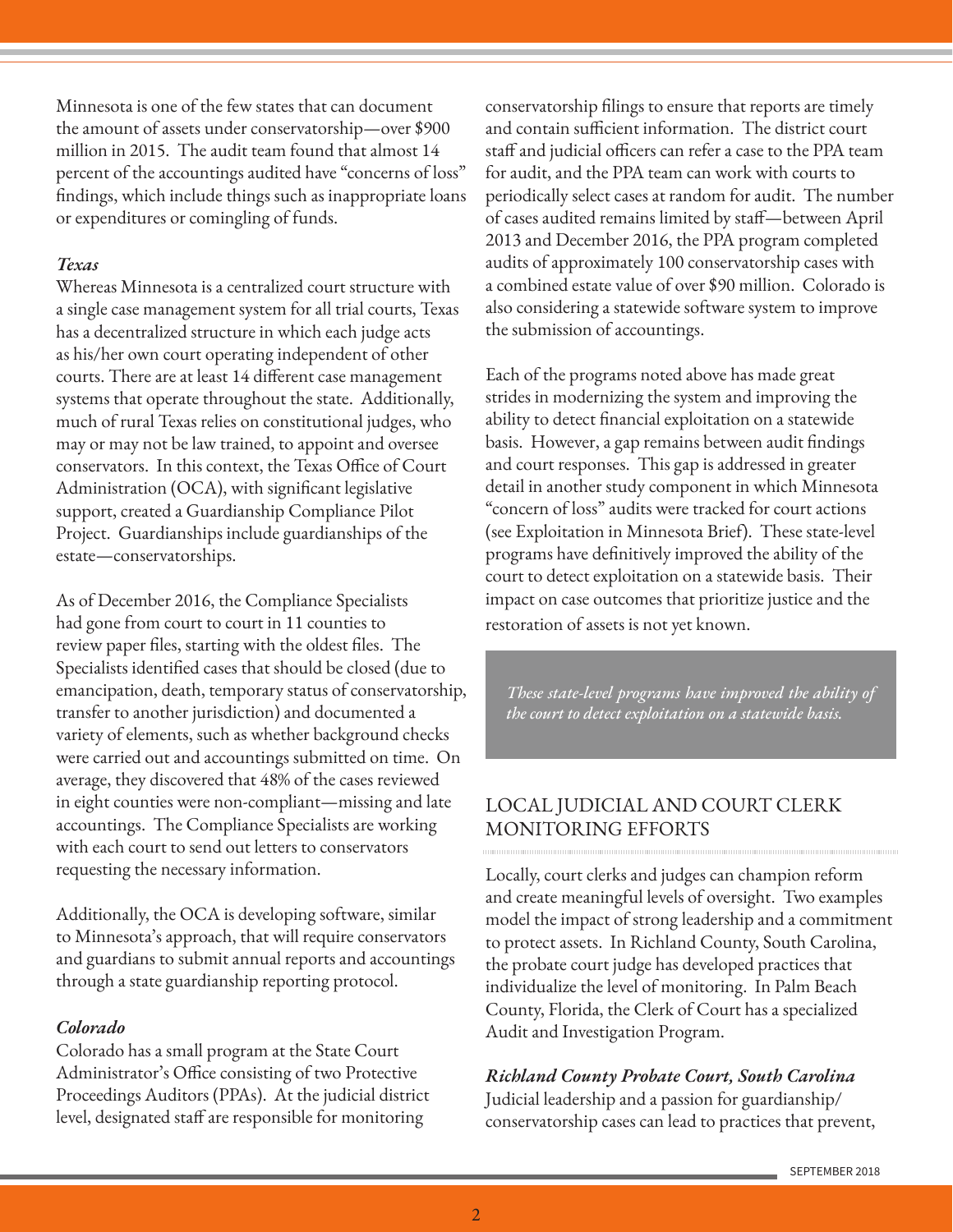identify, and address exploitation by conservators. The Richland County Probate Court in Columbia, South Carolina, is led by a judge who has taken measures that enhance conservator accountability. The Court oversees about 379 adult conservatorships. The oversight process begins at the time of petition. Proposed conservators are required to provide a credit report and submit to a criminal background check. If there are any issues, such as questionable credit scores, the judge may ask for supporting documentation and an explanation. The judge often requires the conservator to prepare a monthly needs budget for the individual, and may order that a restricted account (contract with bank, conservator, and court) be established. The restricted account may be based on the monthly budget and in some cases, may completely restrict the account so that no expenditures can be made without court approval. According to the judge, "this is very time intensive, but we discovered we spent more time chasing the money to get it back." The first accounting is due six months following the appointment and then annually.

*If there are any issues, such as questionable credit scores, the judge may ask for supporting documentation and an explanation.*

Courts use a term called "differentiated case management," in which certain cases are given more attention than others due to a number of factors. The Richland County Probate Court employs this concept to place additional restrictions on conservators who may have poor credit scores or need substantial assistance with financial management. For example, the court may require monthly bank statements, the establishment of automatic payments to directly pay the service provider, and proof that the money was spent appropriately. The judge may send a Special Visitor (trained law school student) to the residence to verify certain expenditures and may appoint a guardian ad litem to review transactions and explore the case further.

When an expenditure is considered inappropriate, the judge uses a number of tools to ensure a fair outcome. The judge may require a hearing to receive testimony

on the issue, may terminate or remove the conservator, may set up a repayment schedule for the conservator, and finally, can hold a conservator in contempt and incarcerate when appropriate. The court works in a variety of ways to recover assets. For instance, in cases where real estate is transferred without permission from the court and to the disadvantage of the individual, often to another family member, the judge may order the deed to be voided. Similarly, the judge may order the repayment of funds if a vehicle is transferred without receiving full market value. As a last resort, the case can be reported for criminal investigation.

### *Palm Beach County Clerk and Comptroller's Office, Florida*

The Palm Beach County Clerk and Comptroller's Office in Florida is independent of the judiciary and has a specialized Audit and Investigation Program. The core components of the program are (1) independence; (2) unfettered access to records; (3) highly trained auditors and investigators; (4) use of professional standards; and (5) strong local relationships and community outreach. Trained court clerks are responsible for high-level reviews to ensure that reports are timely, complete and accurate. The initial review may identify "red flags," which trigger a review by the Audit and Investigation Program. The Program also receives cases from the guardianship hotline, referrals from judges, and the Florida Department of Elder Affairs Office of Public and Professional Guardians. Depending on the number and severity of "red flags" that were identified, an audit may be carried out to focus on a specific set of issues or on the entire accounting. With court approval, third party verification may be required this calls for in-person inspection of bank vaults and safe deposit boxes or physical verification of reported personal property. The Clerk's office may also issue a subpoena to obtain records from a conservator or third parties. Investigators may also search public and commercially available information, including social media accounts (e.g., Facebook, Twitter), interview parties who may have relevant information, and in potentially criminal acts, carry out covert surveillance.

In Fiscal Year 2015-16, clerks carried out 311 reviews of accountings. The Program received 132 hotline calls and referred eight cases to law enforcement and other groups. They reported \$247,000 in unsubstantiated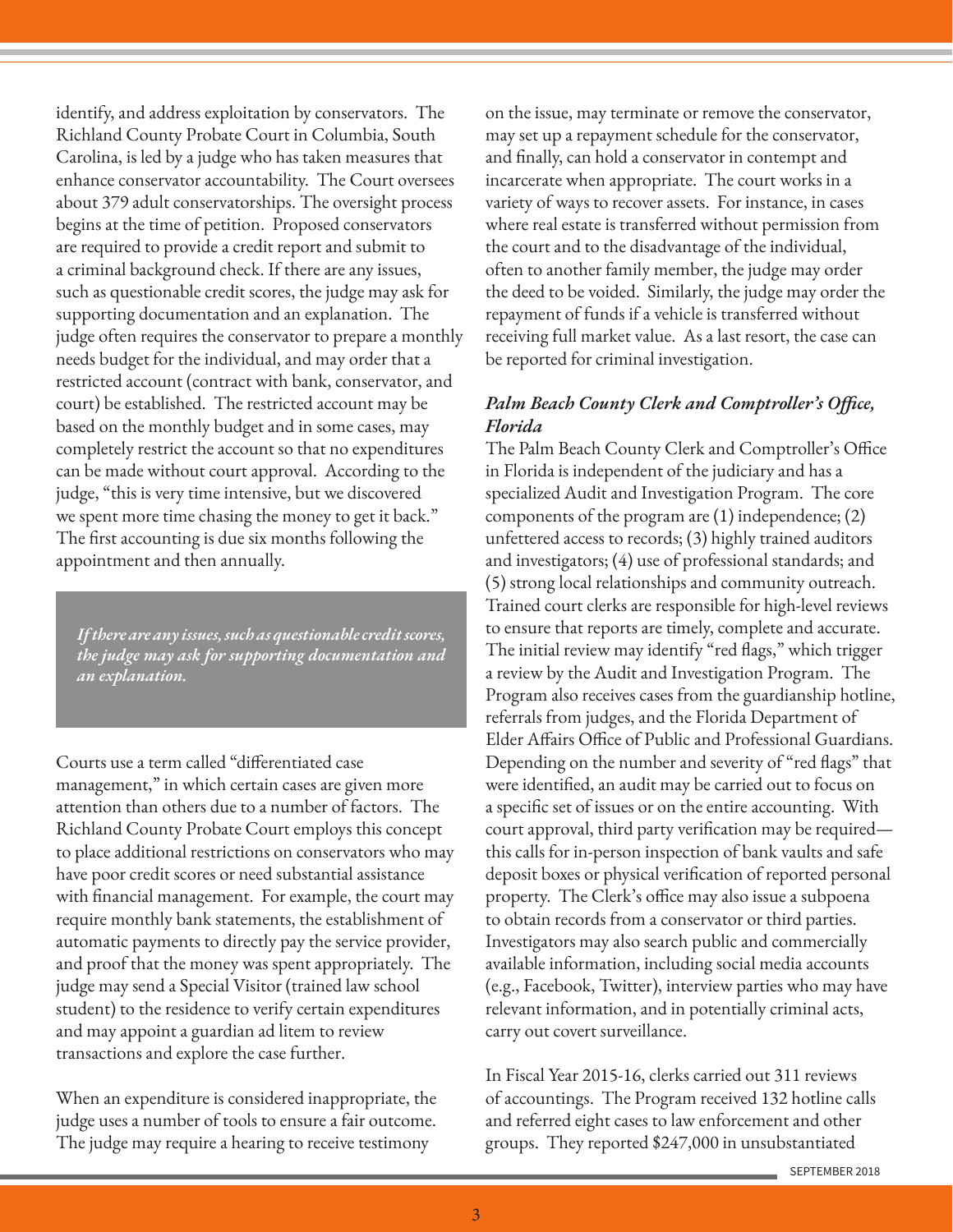expenditures and missing assets. The Program has been implemented in at least ten other counties in Florida and has become a statewide model. The amount recovered and any sanctions placed on conservators is unknown, as the Program does not collect data on judicial responses to audit reports.

Reforms to local court and clerk conservatorship practices require resources and leadership. A comprehensive package would include professional audits, such as those carried out in Palm Beach County, with a deliberate judicial response that prioritizes accountability and the restoration of assets, as modeled by the Richland County Probate Court.

# VOLUNTEER MONITORING PROGRAMS

Volunteer monitoring programs can be instituted statewide and locally. In each case, a volunteer coordinator is responsible for training and monitoring volunteer monitors. Two states—New Jersey and Utah have developed ambitious programs that currently serve a number of counties. An example of a local volunteer monitoring program is the Spokane County, Washington, Guardianship Monitoring Program.

## *Utah and New Jersey*

The Utah Courts have a Guardianship Reporting and Monitoring Program (GRAMP) that assigns volunteers, called "court visitors," to investigate guardianship and conservatorship cases. There is also a specific role for auditors—court visitors with accounting backgrounds who document the submission of timely accountings and look for indications of financial exploitation. In 2018, the program secured ongoing funding through state appropriations. The New Jersey Courts have a similar Guardianship Monitoring Program (GMP), which includes the use of volunteers to examine inventories and annual accountings and make recommendations about follow-up action. The availability of trained and experienced volunteers is an ongoing challenge for both programs. Both programs are relatively new, and according to program managers, the lack of consistent judicial follow-up to audit reports remains problematic.

*Volunteer monitoring programs can be instituted statewide and locally. In each case, a volunteer coordinator is responsible for training and monitoring volunteer monitors.*

### *Spokane County, Washington*

In Spokane County, Washington, the Superior Court has a Guardianship Monitoring Program that originated in 2000. The Program relies on trained volunteers to review court files to ensure that the required documents are filed and to conduct audits to ensure that the estate is being managed effectively. They oversee about 2,000 active cases, including both guardians and conservators. The program has not been evaluated—the number of cases in which a conservator breached his or her financial duty and the outcomes of those cases is unknown. The degree to which volunteer monitors have the sufficient education and experience to examine and audit cases varies considerably, and coordinator supervision is critical. Evaluations are necessary to determine the quality of audits and the impact of audit findings on court actions.

## PROGRAMS OUTSIDE OF COURT

Guardianship/conservatorship is considered a "last resort" because it removes fundamental rights from individuals, and thus less restrictive options are preferred when possible (although such options may result in exploitation as well). For this reason, the project team carried out interviews with non-court programs to determine their role in identifying conservator exploitation and producing positive outcomes for victims. The project team contacted four programs for additional information: Cook County, Illinois' Public Guardian Program; Eldercaring Coordination, Guardian Partners in Portland, Oregon; and British Columbia's (Canada) Nidus Personal Planning and Resource Center.

• The Cook County Public Guardian Program has a Financial Recovery Unit (FRU) staffed by attorneys who investigate complex cases of financial exploitation, some of which involve former conservators. The Unit handles between 35 to 40 cases at a time and has recovered more than